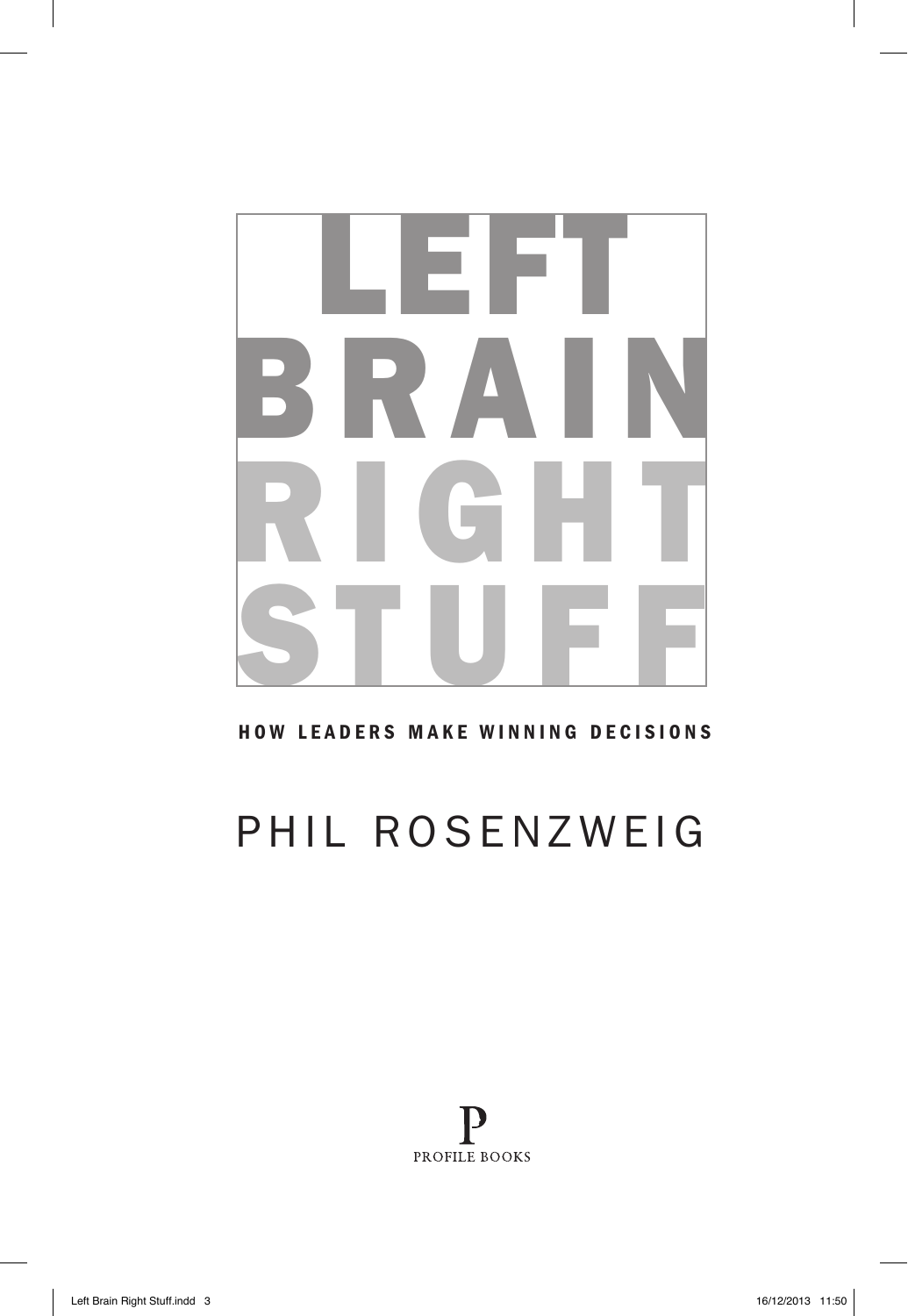This paperback edition published in 2015

First published in Great Britain in 2014 by PROFILE BOOKS LTD 3 Holford Yard Bevin Way London wc1x 9HD *www.profilebooks.com*

First published in the United States of America by Public Affairs, a member of the Perseus Books Group

Copyright © Phil Rosenzweig, 2014, 2015

10 9 8 7 6 5 4 3 2 1

Printed and bound in Great Britain by CPI Group (UK) Ltd, Croydon CRO 4YY

The moral right of the author has been asserted.

All rights reserved. Without limiting the rights under copyright reserved above, no part of this publication may be reproduced, stored or introduced into a retrieval system, or transmitted, in any form or by any means (electronic, mechanical, photocopying, recording or otherwise), without the prior written permission of both the copyright owner and the publisher of this book.

A CIP catalogue record for this book is available from the British Library.

ISBN 978 1 78125 136 2 eISBN 978 1 84765 973 6

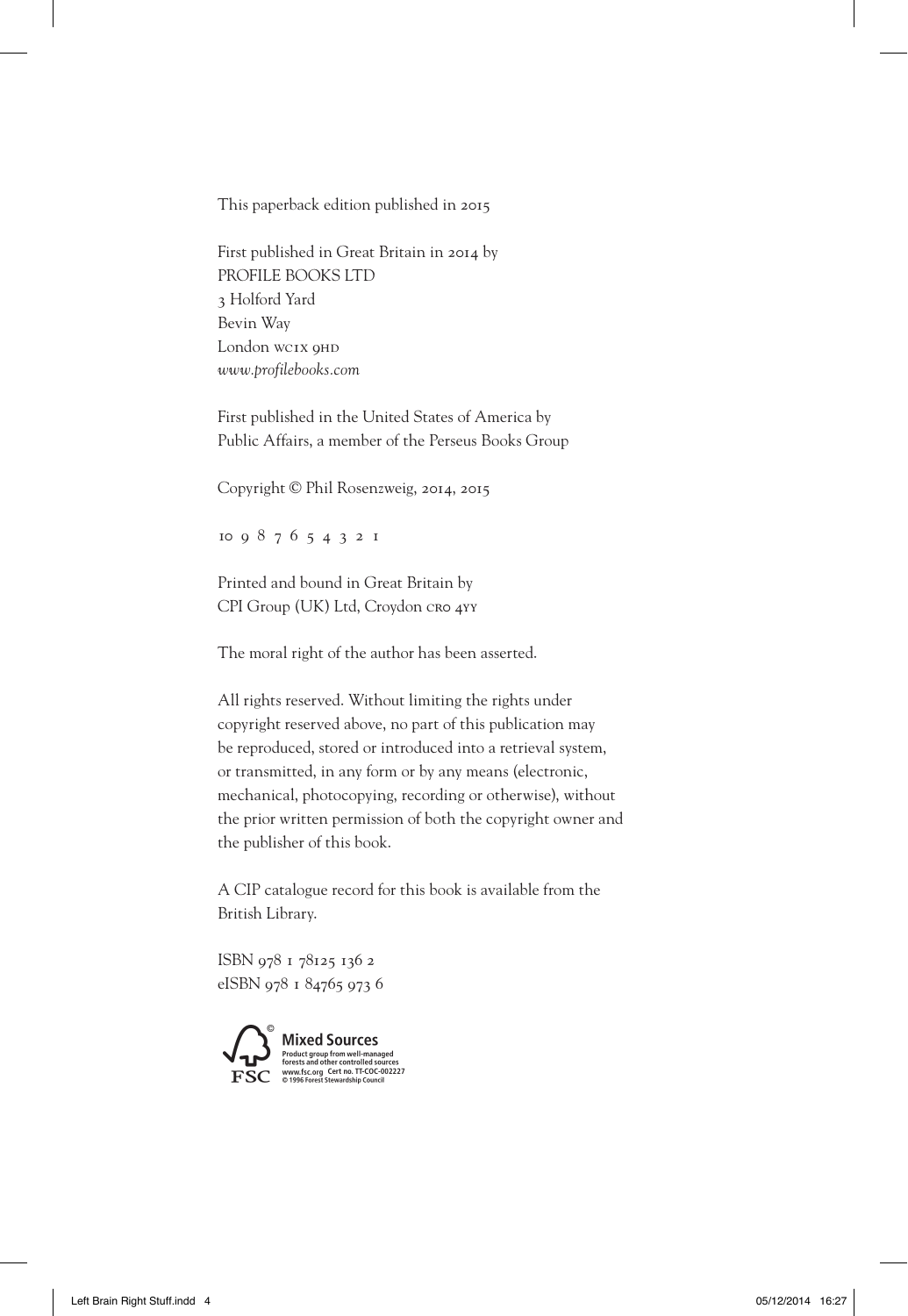### **CONTENTS**

 $\sim 1$ 

| Chapter 1: Crunch Time on a Hot August Night  | 1   |
|-----------------------------------------------|-----|
| Chapter 2: The Question of Control            | 23  |
| Chapter 3: Performance, Absolute and Relative | 45  |
| Chapter 4: What It Takes to Win               | 64  |
| Chapter 5: Confidence and Overconfidence      | 80  |
| Chapter 6: Base Rates and Breaking Barriers   | 101 |
| Chapter 7: Better Decisions over Time         | 123 |
| Chapter 8: Decisions of a Leader              | 145 |
| Chapter 9: Where Models Fear to Tread         | 165 |
| Chapter 10: When Are Winners Cursed?          | 191 |
| Chapter 11: Starting Up, Stepping Out         | 218 |
| Chapter 12: The Stuff of Winning Decisions    | 238 |
| Acknowledgments                               | 253 |
| For Further Reading                           | 257 |
| Notes                                         | 261 |
| Bibliography                                  | 293 |
| Index                                         | 309 |

L.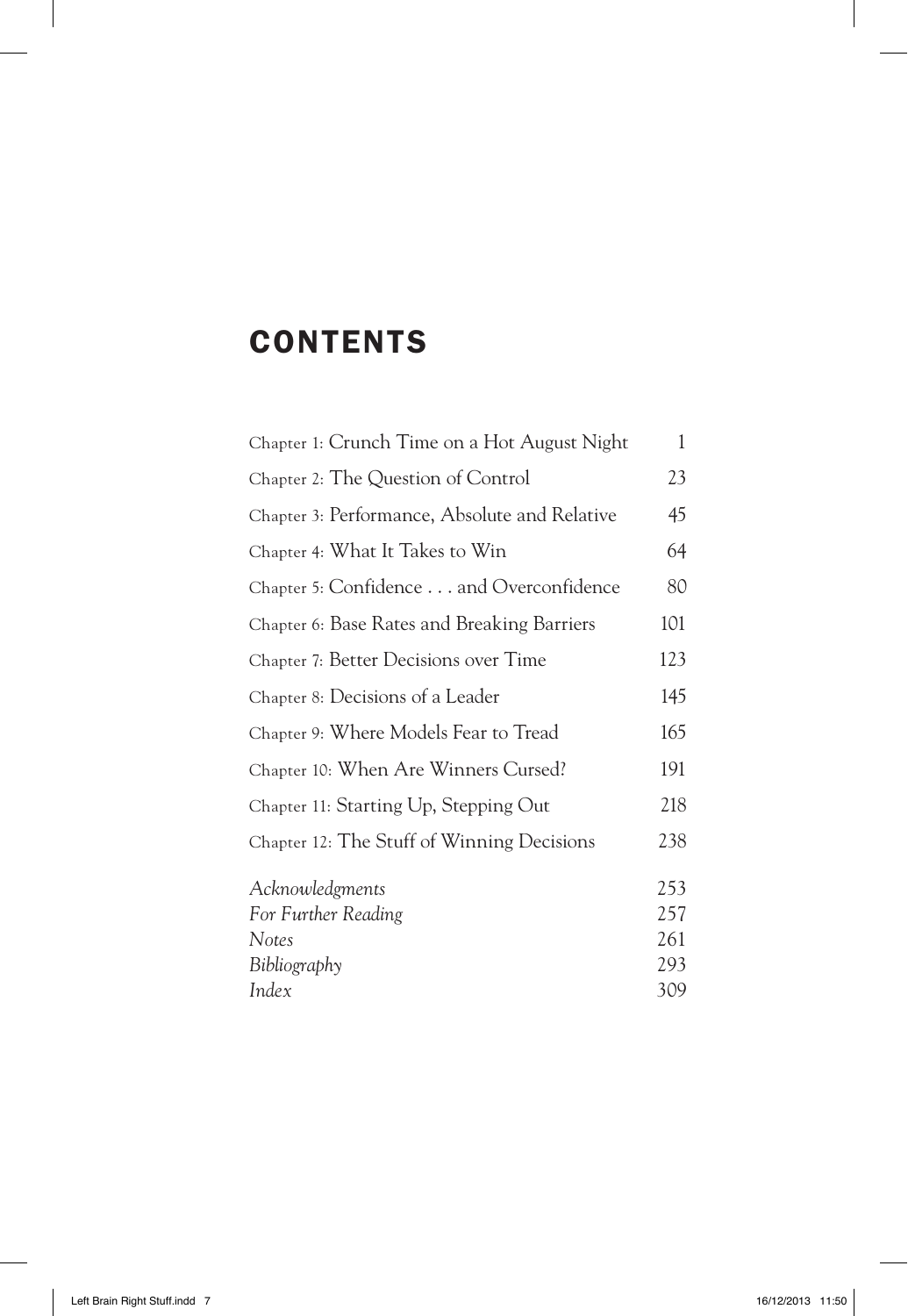## CRUNCH TIME ON A 1 Hot August Night

compared with managing, trading was admirably direct. you made your bets and either you won or you lost.

Michael lewis, liar's poker, 1989

It was a billion-dollar decision, give or take a few million.

On the night of August 12, 2010, Bill Flemming, president of Skanska USA Building, faced a tough choice. Get it right, and the upside could be very lucrative. Get it wrong, and the results could be disastrous.

The story began a year earlier, when the National Security Agency (NSA) announced plans to build a computer facility for the security information it gathers around the world. The Utah Data Center (UDC) would be fully self-contained, with its own power plant and water supply, and would come equipped with antiterrorism defenses. The site for this sprawling complex was the abandoned airfield at Camp Williams, a National Guard base in a lonesome canyon south of Salt Lake City. A forbidding location, but ideal for this purpose. It was vast, remote, and very secure.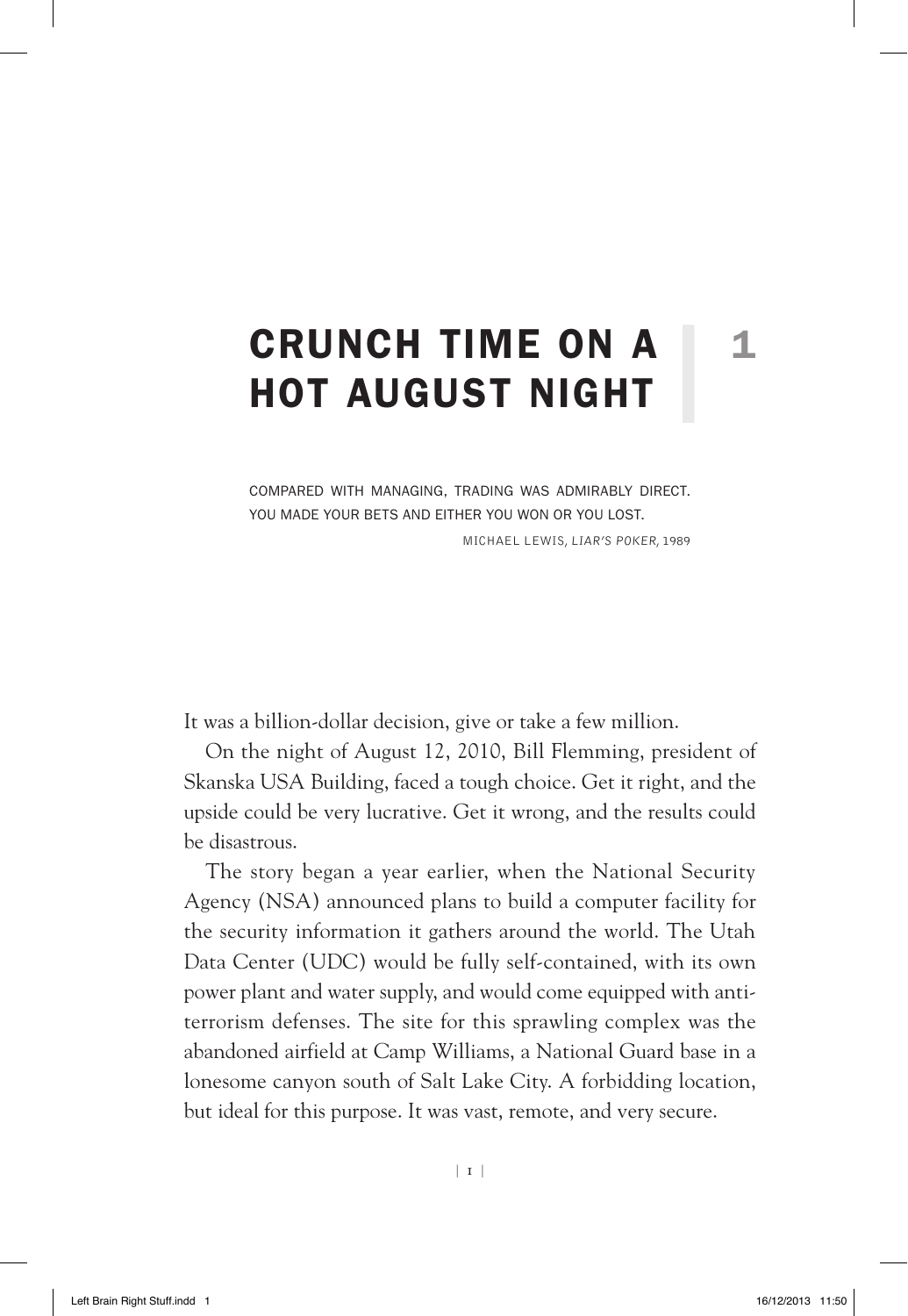Skanska USA Building was a division of the Swedish-based company, Skanska, and a leader in the North American construction industry. It had a strong record of large and successful projects. The company had recently completed the MetLife Stadium in New Jersey, home of the football Giants and Jets, a state-of-the-art marvel that could hold eighty-two thousand fans. It was currently at work on dozens of projects, from the renovation of the United Nations building on Manhattan's East Side to the World Trade Center Transportation Hub, the network of train and subway stations under Ground Zero.

The UDC was doubly attractive to Flemming. It was a "design/ build" project, meaning that the contractor handled both design and construction. Flemming explained: "If you can come in with a better design—more efficient and smarter functionality—and if you have methods to build the facility faster, then you might beat the other bidders."1

But Skanska wouldn't be bidding alone. Several other top construction companies were just as eager to win the deal.

The first step was to answer the NSA's Request for Qualifications, which asked for a list of relevant experience and resources. Skanska USA Building, working with a partner, Okland Construction Company, was one of twelve bidders to submit an RFQ in February 2010. Two months later, the NSA eliminated seven and invited just five—Skanska and four others—to submit formal bids. They were given sixty days.

Over the next weeks, Flemming and his top aides worked with a team of subcontractors to prepare the bid. The NSA was explicit about the layout and capacity it wanted and also defined the technical standards. Although no price was stated, it was rumored that Congress had appropriated more than \$1 billion. For prospective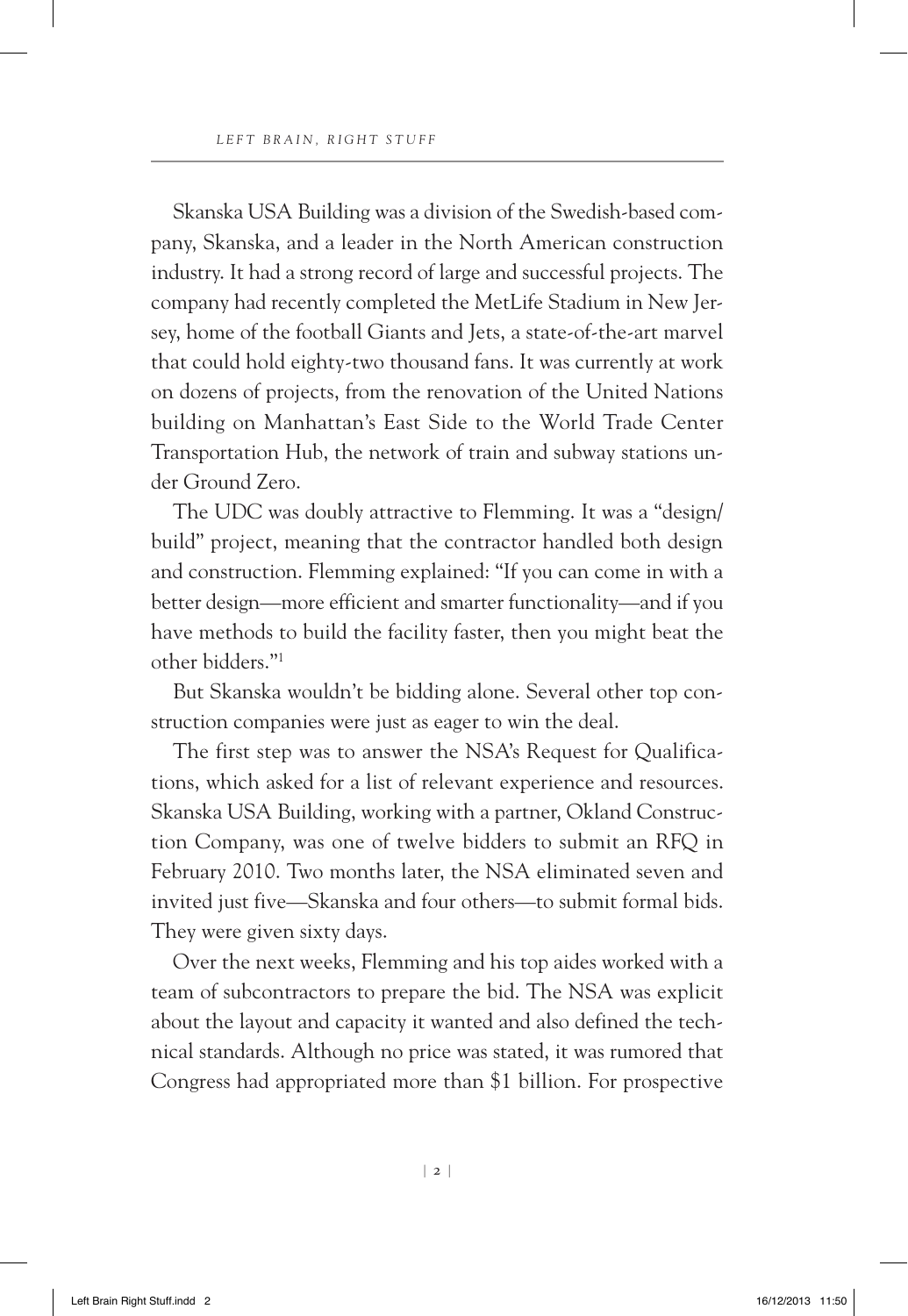bidders the message was clear: it was more important to provide the best performance than to meet a specific price.

On June 16 Skanska USA Building submitted a bid for the Utah Data Center with a price tag of \$1.475 billion. And then it waited.

In early July the NSA issued its reply. All five bids had come in between \$1.4 billion and \$1.8 billion, substantially more than the government wanted to spend. Now the NSA narrowed the scope of the project, keeping the key elements but eliminating a few redundancies. Technical performance was just as important, and the schedule was unchanged. For the first time the NSA specified a target price: \$1.212 billion. Now price was a crucial element. A bid in excess of that amount would be rejected for noncompliance.

The same five companies were invited to submit new bids, with Best and Final Offers due on August 13, just six weeks away.

Now it was game on. At Skanska USA Building's head offices in Parsippany, New Jersey, a large conference room was dedicated to the UDC bid. Only approved personnel were allowed inside, their access limited by swipe cards. A team of twenty-five pored over every aspect of the project, looking for ways to lower the cost. Removing some redundancies helped, but there was still a long way to go. Everyone was focused on a single goal: how to get to *one-point-two-one-two*.

For the next six weeks, during the hottest summer on record, Flemming's team looked for ways to drive down costs.<sup>2</sup> They worked with their subcontractors to streamline the procurement process, buying in bulk or working directly with suppliers to cut out middlemen. They looked closely at the contingency for risk, a standard part of any bid. After concluding that certain inputs were unlikely to rise over the next three years, they were able to reduce the contingency. They also reviewed the provision for management fees, in effect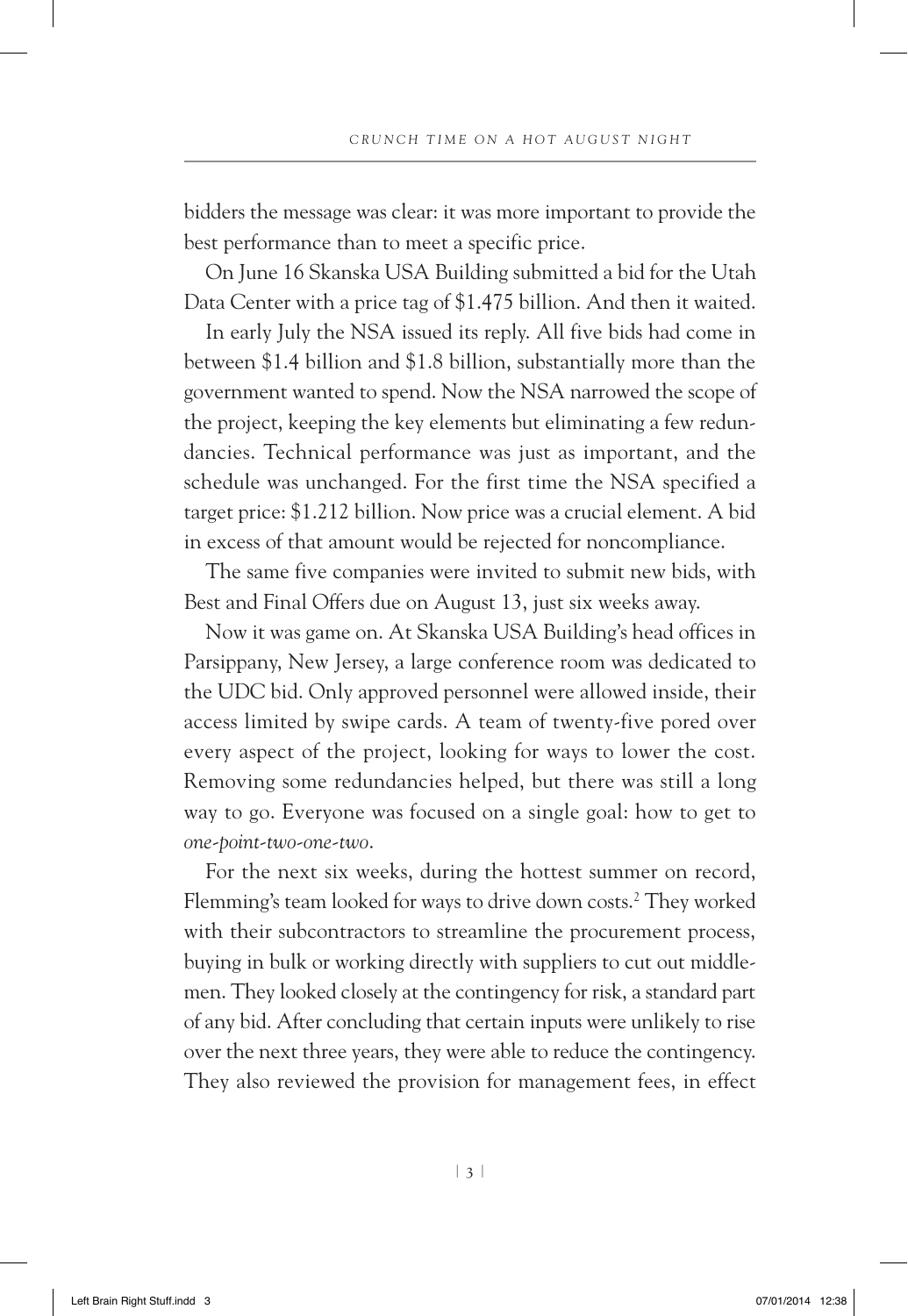what they would earn. By committing to working more quickly and efficiently, they were able to lower the bid still further.

By early August Skanska USA Building's bid stood at \$1.26 billion, now tantalizingly close to the target of \$1.212 billion. Could Skanska take out even more and eliminate that \$48 million gap, producing a bid that was low enough to win but high enough to earn a profit? Or would going lower expose Skanska to serious losses?

As he pondered the way forward, Flemming considered several factors. The UDC would take three years to build, during which time it should be possible to find additional savings. The question was how much. Skanska had reason to be optimistic. In an industry known for cost overruns, Skanska USA Building had often done better than budget. It had won the MetLife Stadium contract with a bid of \$998 million, well below its nearest rival, and still found a way to earn greater profits than expected.3 The World Trade Center Transportation Hub was currently running ahead of schedule and also below cost. Surely further savings would be possible for the UDC as well. Flemming commented: "The experience that I've had over the years is typically, you can get someplace between another 3 percent and 4 percent out." Taking out 3 percent would bring Skanska from \$1.26 billion to \$1.222 billion, still short of the goal. Reaching \$1.212 billion would require lowering the bid by 3.8 percent, which was very ambitious but not impossible.

The problem was that coming in exactly at the target might not be enough. Skanska was up against four large, experienced contenders. Although none was likely to "take a flier"—the industry phrase for a lowball bid designed to win at any price—the chances were good that at least one would come in below the threshold. If Skanska did no better than meet the target, it would lose to a more aggressive rival. To win would call for going even lower.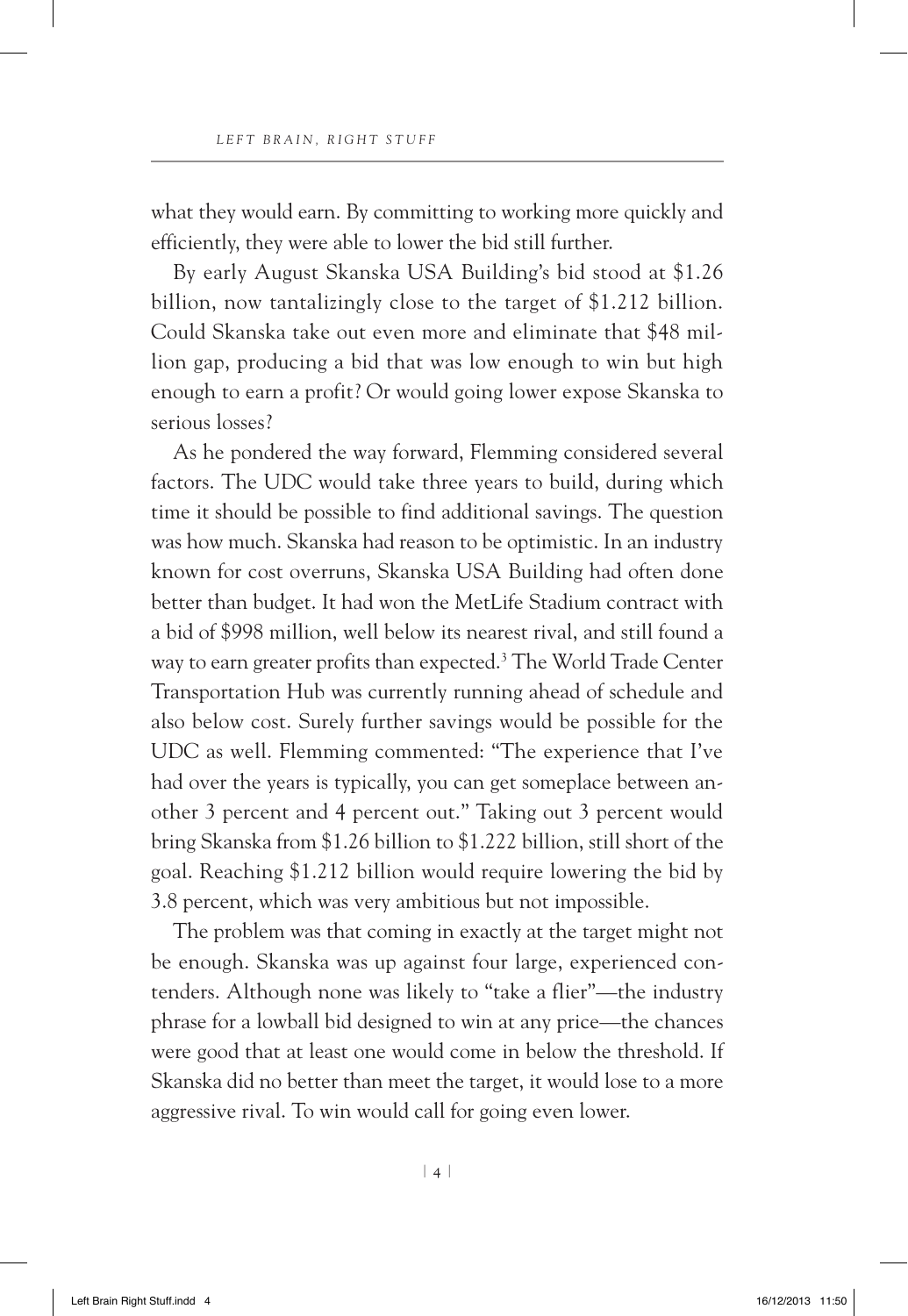Flemming also considered the policies of his parent company. Skanska's headquarters in Stockholm had an edict known as the Five Zeros. All construction projects were to be safe (zero accidents), ethical (zero ethical breaches), of high quality (zero defects), and green (zero environmental incidents). Above all, they had to be profitable (zero loss making). There was good reason to stress profit in the construction industry. Even at the best of times, most projects earned only small margins, so that one loser could wipe out the profits of several good ones. Losing money on a large project was unacceptable, and Flemming knew it.

Yet playing it safe and missing out on a large, high-profile project was also unthinkable. As president, Flemming was concerned about questions of reputation. What would the joint venture partner think if, after months of hard work, the project fell through because Skanska had been unwilling to make a big bet? Would it ever work with Skanska again? As for rival companies, would they conclude that Skanska lacked nerve? And what about Flemming's staff, the people he worked with day in and day out? If he wasn't willing to go the extra mile, would they see him as prudent and wise, or would they wonder if he was overly cautious and risk averse? As for the parent company, it wanted to avoid losses, but also wanted to win big deals. Successful managers didn't just walk away from big-ticket projects; they found ways to win contracts *and* make them succeed. Of course, never far away was the specter of failure. The worst outcome of all would be to win the bid, but lose money.

The Best and Final Offer was due at four o'clock the next afternoon at Army Corps of Engineers offices in Baltimore. As night fell, Bill Flemming agonized: "I'm staring at a number that's about \$50 million too high, and I know I could be disqualified if I don't get to the government's number. Fifty million out of \$1.26 billion isn't that much. Do we risk going in with a bid that's over the limit, and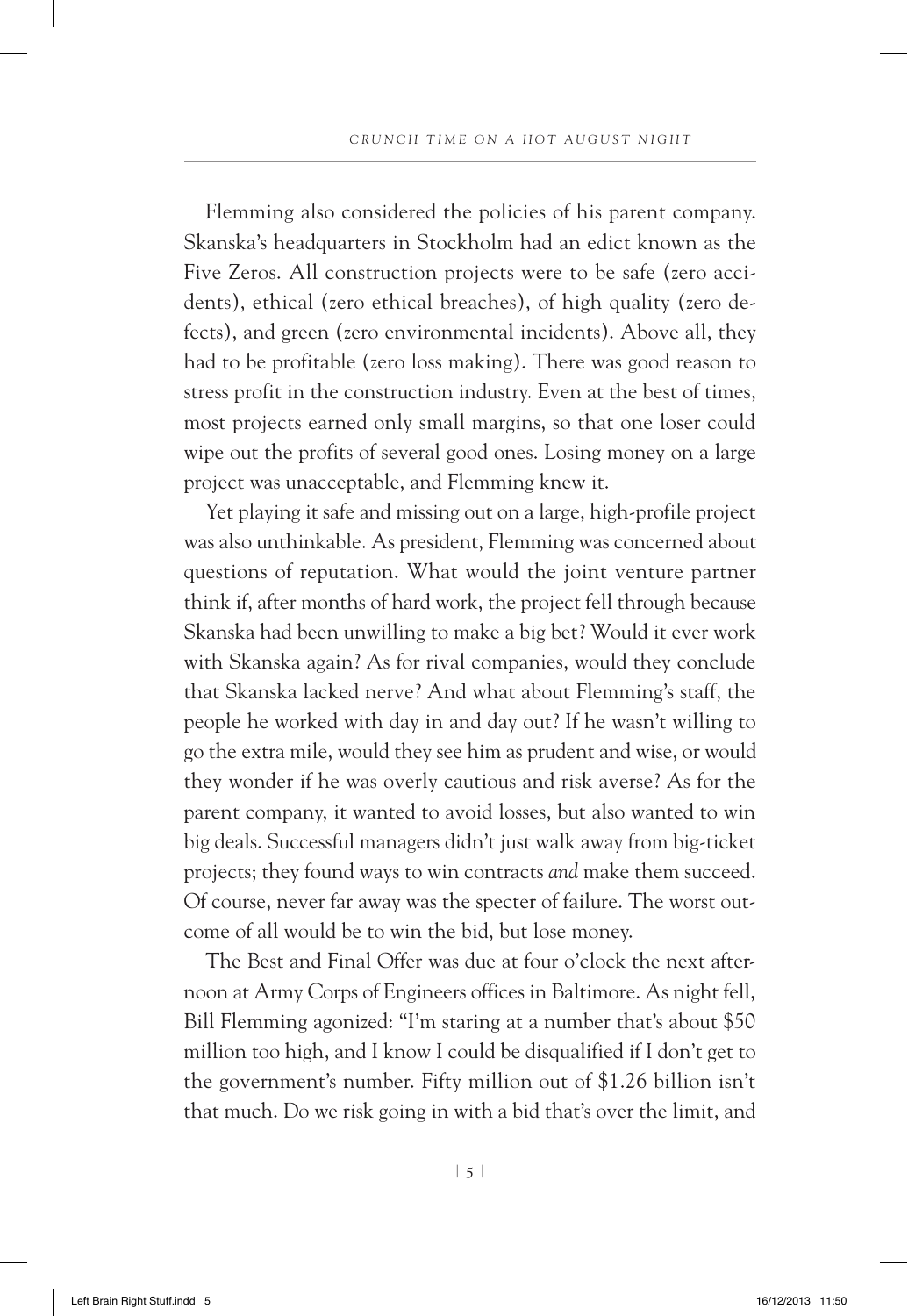maybe not get it? Or do we take a lower amount and trust that we can find some innovation?"

Eventually Flemming made the call: Skanska would enter a bid of \$1.2107 billion, placing the company \$1.3 million under the target. How it would earn a profit wasn't entirely clear. Flemming explained: "We'll take the chance that somewhere along the line we can become even more productive—by improving our scheduling, or finding ways to work faster, or discovering ways to reduce our costs."

With that, the meeting broke up. The bid team worked through the night, finalizing stacks of documents and assembling binders. The next afternoon, the final bid was delivered to ACE offices on South Howard Street in Baltimore barely an hour before the deadline.

Back at Skanska the mood was positive. Flemming recalled: "We were optimistic. We had been struggling to get to the number, but we did it. We felt good."

#### Thinking about Decisions

Not many of us will have to make a decision quite like the one that Bill Flemming faced on that hot August night. We won't have to submit a bid worth more than a billion dollars, with hundreds of jobs at stake and with the clock ticking down. But in other respects, Flemming's decision was typical of thorny decisions we face in many walks of life, not just business but also politics, sports, and the military. These decisions are complex, consequential, and laden with uncertainty. Learning to make better decisions—smarter, wiser, and more likely to lead to success—is a high priority.

In recent years a large number of books have been written about decision making. Many draw on the findings of research in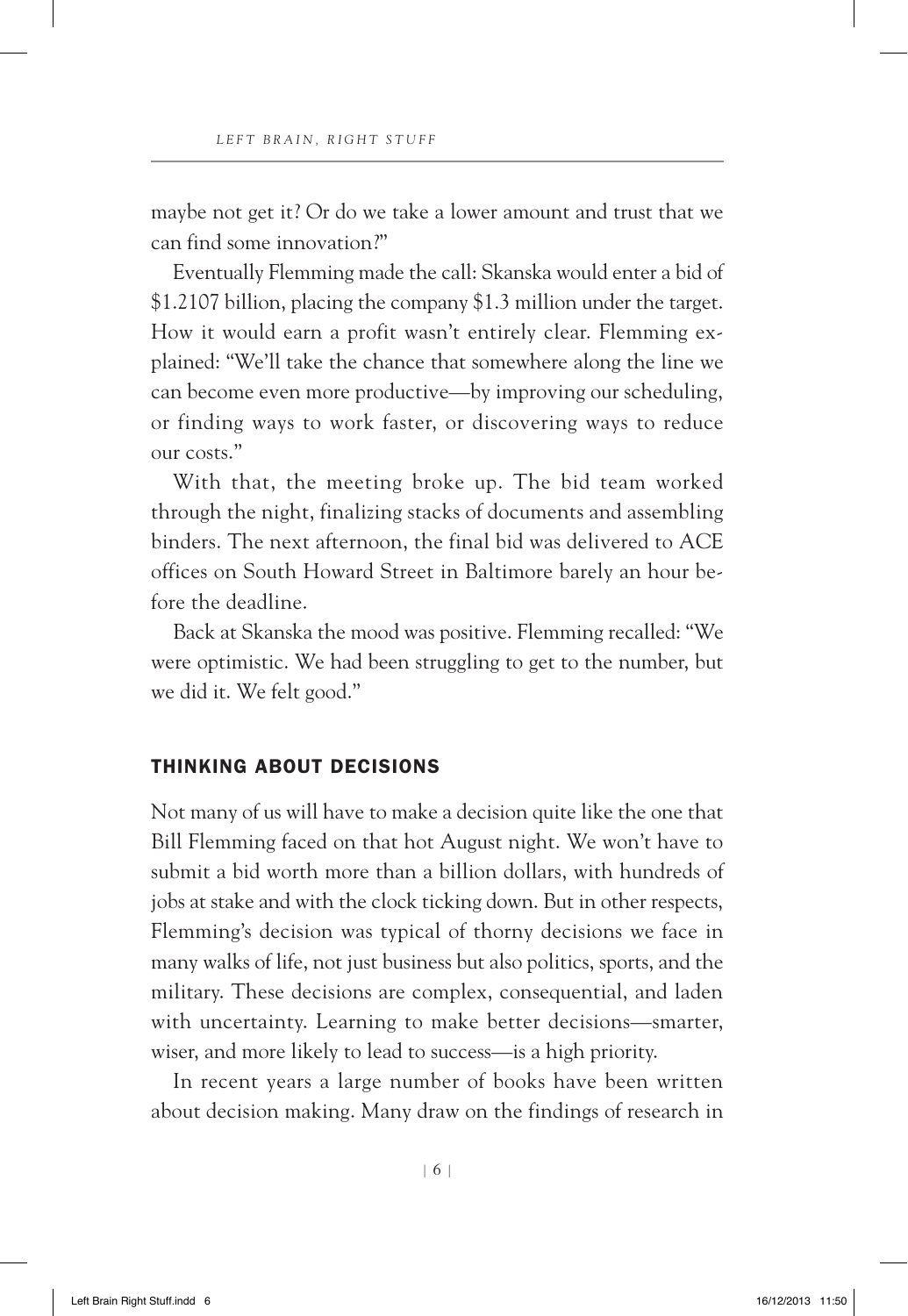cognitive psychology. Human beings, we have learned, are not the rational creatures we read about in economics textbooks. They make predictable errors, or biases, which often undermine their decisions.

By now we're familiar with many of these errors, including the following:

- People are said to be overconfident, too sure of themselves and unrealistically optimistic about the future.
- People look for information that will confirm what they want to believe, rather than seeking information that might challenge their hopes.
- People labor under the illusion of control, imagining they have more influence over events than they really do.
- People are fooled by random events, seeing patterns where none exist.
- People are not good intuitive statisticians, preferring a coherent picture to what makes sense according to the laws of probability.
- People suffer from a hindsight bias, believing that they were right all along.

The standard advice for making better decisions is to be aware of our tendency for common biases and to find ways to avoid them. That makes sense for many kinds of decisions. But as we'll see, it's not sufficient for others, including many of great importance.

### The View from the 32nd Floor

A few months after the events described here, I met with Bill Flemming and two of his colleagues at Skanska's US corporate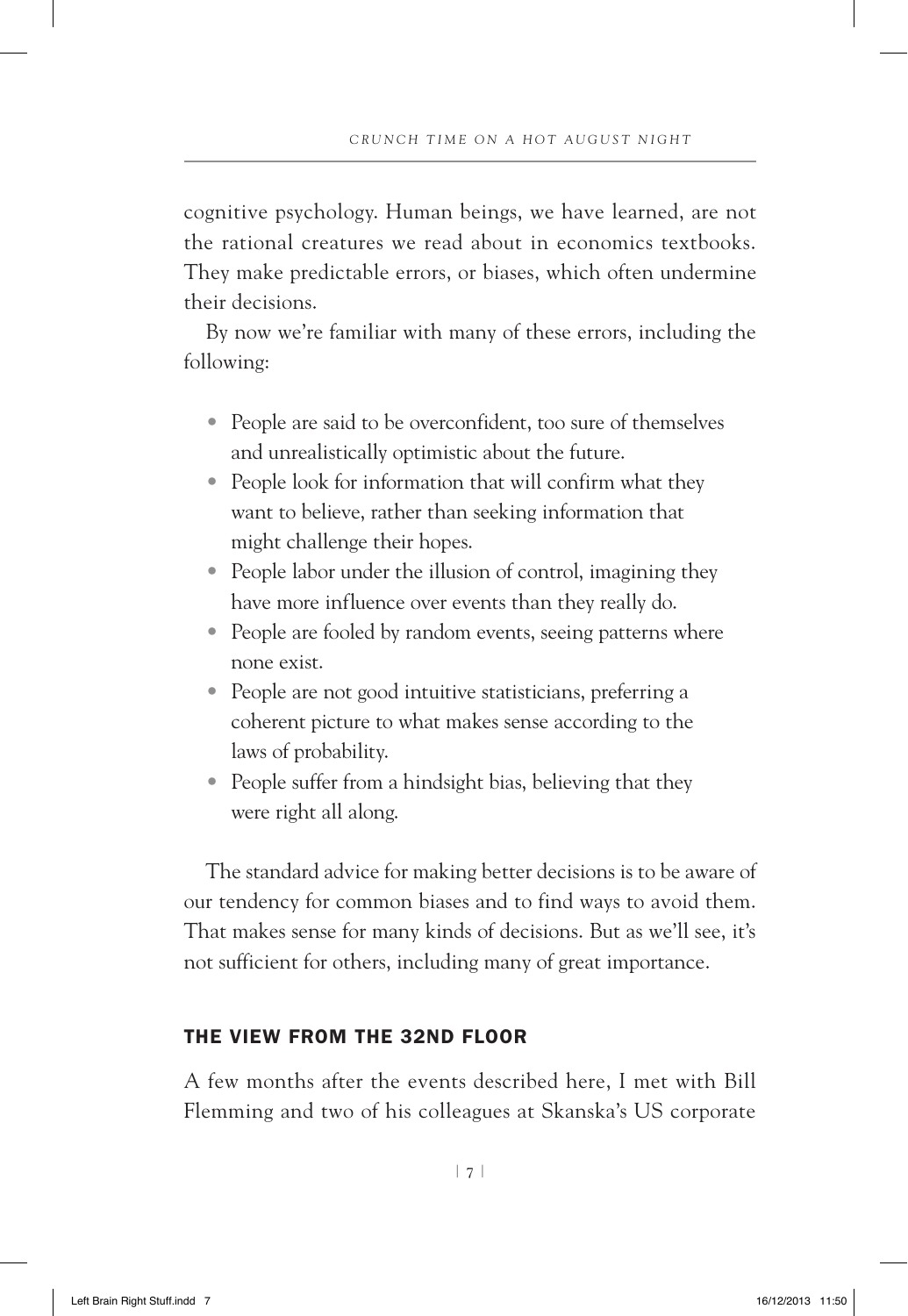offices on the 32nd floor of the Empire State Building in New York City. It was one of those stunning winter days when you can see for miles in every direction and the world seems crystal clear. Our conference room, bordering Fifth Avenue, offered a dazzling view. Straight ahead, looking east, was the broad expanse of Queens and Brooklyn. To the left the skyscrapers of midtown Manhattan were arrayed against a deep blue sky; looking right, the towers of lower Manhattan stood out in a silvery silhouette against the winter sun.

As the Skanska executives described how they had determined what to bid, I listened for evidence of common errors. Had their bid been shaped by biases? Or had they managed to steer clear of biases and make a sound bid? Neither view was quite right.

I asked about the weeks leading up to August 12, as they tried to bring a bid of \$1.475 billion down to the target of \$1.212 billion. Had they searched for evidence that would help them win the bid, an error known as the confirmation trap? They answered without hesitation. *Of course* they had looked for confirmatory evidence! Anyone can find reasons *not* to do something, they said. If you don't push yourself to go ahead, you'll never be successful. That didn't mean they had disregarded potential problems. But in this sort of competition, finding ways to lower the bid was essential.

I also looked for signs of overconfidence. The final bid was based on finding another \$50 million in savings; had they committed to more than could be justified? *Definitely*, they agreed. But they didn't see that as excessive confidence at all. Betting that they could find further improvements was entirely reasonable. Moreover, in the context of competitive bidding, it was necessary. Anyone *not* willing to bet they could find further savings would have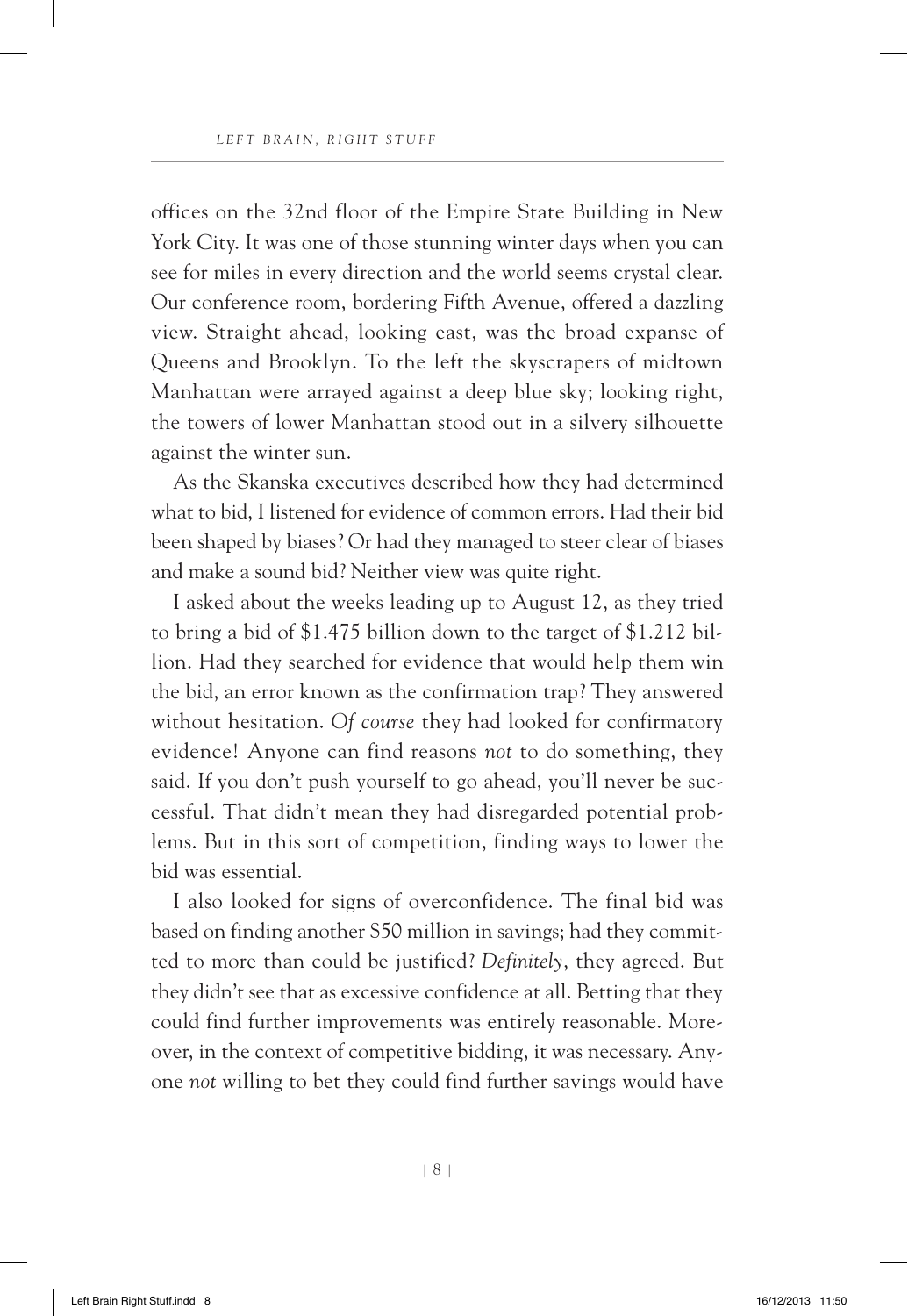no chance. What seemed excessive by one definition was essential by another.

I also inquired about something called the winner's curse. Were they aware that in a competitive bid, the winner often goes too far and ends up a loser? *Yes*, they said. As industry veterans, each one was acutely aware of the danger of runaway bids. The last thing they wanted to do was make a foolish bid. Yet they also knew that if they were too cautious, they would have no chance of winning. Worry too much about the winner's curse, and you'll have a different kind of problem: you will *never* win.

As I listened to the Skanska executives, the standard lessons of decision research—to be alert to common errors and to guard against them—didn't do justice to the complexities they faced.

### Decisions in Laboratories and in the real world

Over the past several decades we have learned a great deal about decision making, thanks in large part to finely crafted experiments. One important stream of research looked at the way people make choices under conditions of risk. An experiment asked: "Would you rather have \$90 for sure, or a gamble that provided a 90 percent chance of getting \$100 and a 10 percent chance of getting nothing?" From a strict mathematical perspective, the two options are identical. Both have what economists call an *expected value* of \$90. But people do not see them as the same. Most would much rather have \$90 for sure than run a 10 percent risk of winding up with nothing at all. (Many of us would even prefer \$80 for sure rather than take the gamble offered, even though on average it would give one \$90.)

A separate line of research set aside the question of risk and examined the way our choices can be affected by how options are